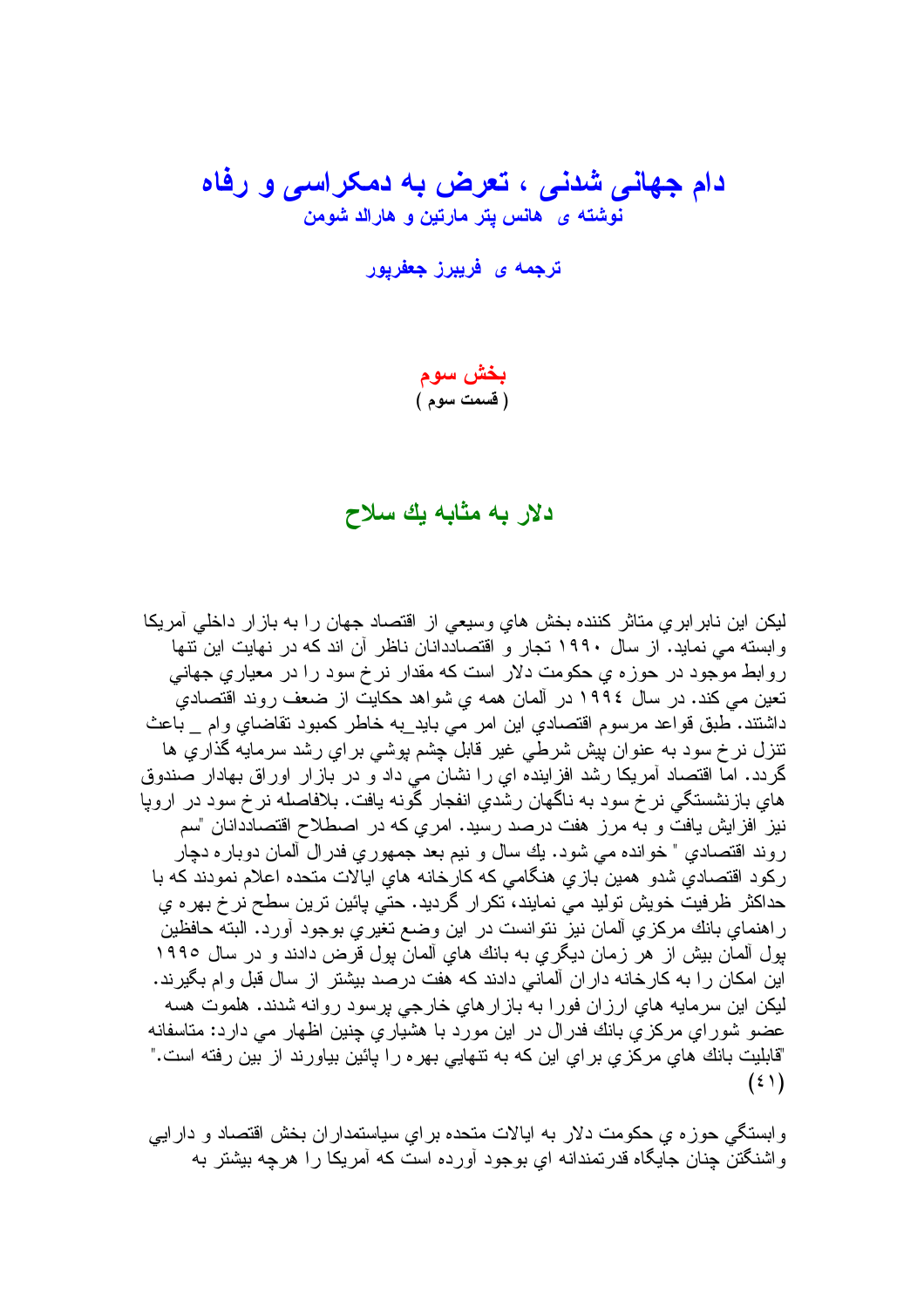رویاروئی با دیگر ملت ها می کشاند. مقیاس سنجش نیروها در این جنگ بنهانی به خاطر تفوق اقتصاد مالی ، نرخ ارزها می باشد. در چهار ماهه یِ اول سال ۱۹۹۰ هنگامی که ارزش بول امریکا در مقایسه با مارك المان و بن ژابن نا بیست درصد سقوط کرد، دستکاه اقتصاد جهان فراگير دچار هرج و مرج گرديد و يك ركود اقتصادي تازه را در اروپا و ژاپن باعث گردید. کارشناسان شرکت هایِ سرمایه گذاریِ وحشت زده سرمایه هایِ خود را به مارك و ين تبديل نمودند. در نتيجه نه نتها ارزش دلار بلكه ارزش تمامي بول هاي اروپائی در مقابل مارك و فرانك نتزل نمودند. به ناگهان در آمدهایِ خارجی شركت های آلمانی بسیار کمتر از مقداریِ که محاسبه کرده بودند گردید. مرسدس بنز ، اپربوس ، فولکس واگن و هزاران کارخانه ی دیگر متضرر گردیده و اعلام نمودند که در آینده در درجه ی اول در خارج از آلمان سرمايه گذاري خواهند نمود. نشريات اقتصادي نظير بيزنيس ويك ، هاندلز بلات و يا اكونوميست يك بار ديگر از "درماندگي بانك هاي مركزي " در مقابل تغير نرخ بازارهاي چند بیلیونی ارز که حجم معاملات روزآنه شان نقریبا دو برابر تمامی ذخیره هاي پولمي همه ي بانك هاي مركزي جهان است ، سخن به ميان آوردند. سقوط سريع نر خ دلار از لَحاظ عيني قابل توجيه نبود. قدرت خريد واقعي دلار بيشتر ٨٠،١ بود و نه ٣٦،١ مارکی که خرید و فروش می شد. از این گذشته در بازار بول به وام های کوتاه مدت دلار بِك درصد ببِشتر سود داده می شد تا به بول های گران گشته ای چون مارك و بن. اقتصاددانان تمامی جهان از توضیح این مسئله عاجز بودند. مارسل اشترمه کارشناس امور ارزي موسسه ي تحقيقات اقتصاديّ آلمان در برلين معتقد است كه براي اين مسئله "توضيحي منطقي وجود ندارد". براي مايكل موسى رئيس بخش اقتصادي صندوق بين المللي بول نتها نوضیحی که باقی ماند این بود که "باز ار دیوانه شده است."

شايد اين گفته چون يك نظريه ي نوطئه به نظر أيد. معذالك كاملا منطقي است. اكثريت بزرگی از بازیگران جهانی بازارهایِ دارائی ِ جزواْن دسته از موسسات آمریکائی هستند که داراي زيرساختاري جهاني مي باشند. بيشك اين موسسات به ساز حكومت ايالات متحده نمبی رقصند، لیکن بطور حتم در مقابل اهداف بانك فدرال امریکا و مدیر کل اش الن گرینزین سرفرود می آورند. حتی بردل و جرئت ترین سفته بازان نیز نمی خواهند خود را بر سر راه بزرگترین بانك مركزي جهان قرار دهند. زیرا كه ذخایر دلار آین بانك نامحدود است. موريتس معتقد است: "كافي است كه يكي از مدير ان بانك فدر ال نلفني به يكي از نمايندگان كنگره خبر دهد كه دولت ايالات متحده علاقه اي به ثبات دلار ندارد." بقيه ی کار را تجاریِ انجام می دهند که کمی بعد از این ماجرا مطلع می گردند. دو نن از قدرتمندترین مردان آمریکا نیز به طور غیر مستقیم این استراتژی را تائید می کنند. برريدنت كلينگتون هم زمان با بحران جهاني دلار اين خبر را پخش نمود كه براي جلوگيري از سقوط دلار "هيچ كاري " از دست ايالات متحده برنمي أيد. (٤٣) كمي قبل از آن آلن گرینزین در هنگام جوابگوئی به کنگر ه حتی از احتمال تقلیل نر خ بهر ه یِ راهبر سخن گفته بود. امري كه بعدا صورت نيذيرفت. (٤٤) در هر دوي اين موارد علامتي كه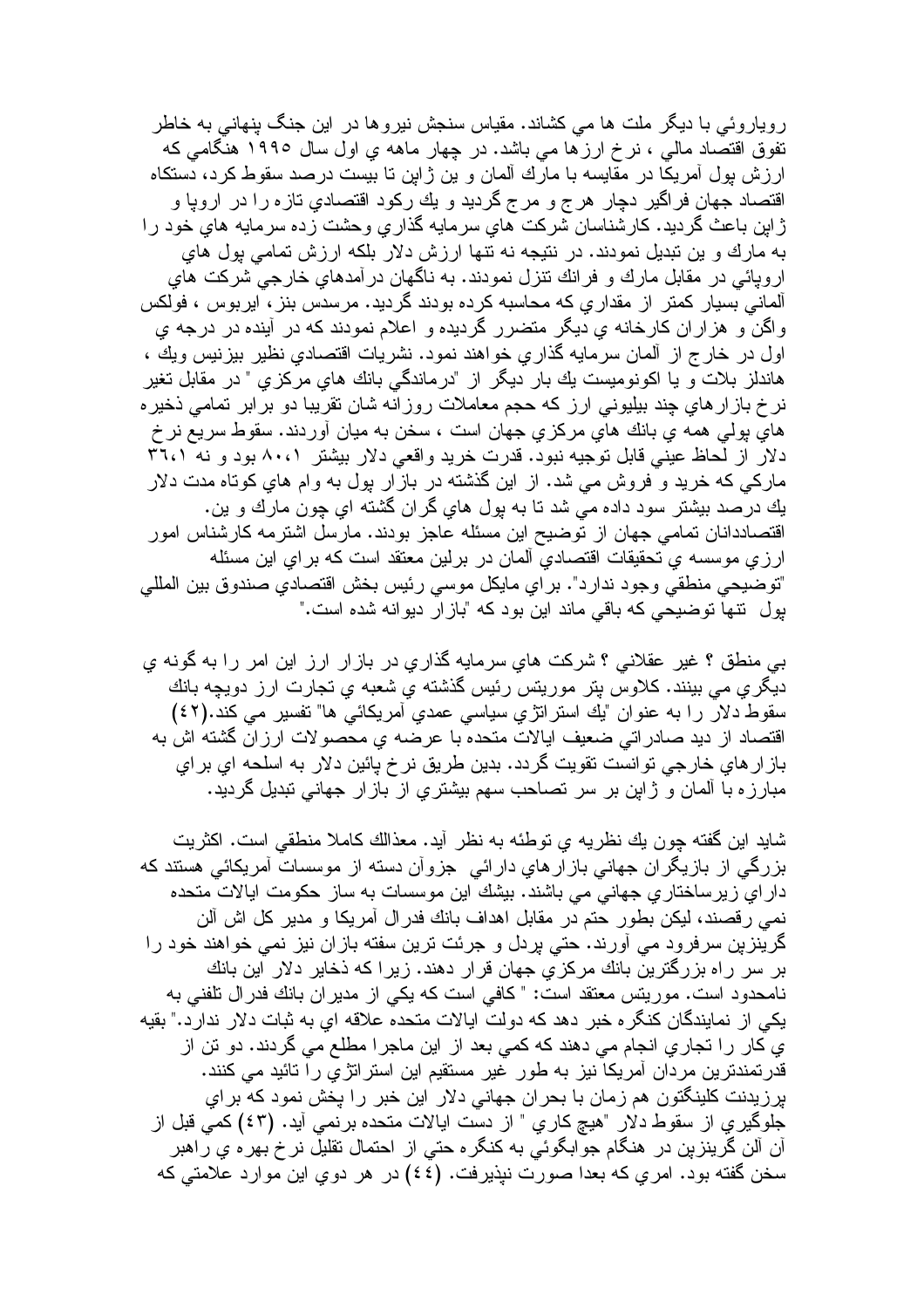به باز ار داده شد کاملا آشکار بود. دولت و بانك فدر ال مي خواستند که بهاي دلار سقوط نمايد. ويلهلم هانكل بروفسور اقتصاددان فرانكفورتي نيز سقوط دلار را نتها "يك سياست ارزي ماهرانه ي دولت أمريكا" مي داند. در دنيائي از پول هاي نورم زده ي ضعيف ، دلار حتی در خطر اضافه ارزش بیشتری می باشد. حافظین بول در واشنگتن با کم کردن بهاي دلار توسط سخنان خويش "مشكل را به دوش كشور هاي ديگر منتقل نمودند."(٤٥) مشاوران اقتصادی هلموت کهل نیز مسئله را به همین شکل می دیدند. از این رو نیز هلموت کهل بر خلاف احتیاط همیشگی اش در مقابل برادر بزرگتر واقع در أن سوى اقيانوس اطلس ، شخصـا در مقابل سياست ارزي بازدارنده ي واشنگتن بـه اعتراض برخاست و علنا أن را "كاملا غيرقابل قبول " خواند.

أمار اقتصادي سال ۱۹۹۰ حکايت از بپروزي استراتژي دلار دارند. در ألمان درصد رشد اقتصادی مورد انتظار به نصف خویش نقلیل یافت. ضعف دلار باعث اخراج نوده های كارگر گُرديد. وضع ژاپني ها حتي از اين هم بدتر بود. اضافه صادرات ژاپن به ايالات متحده در عرض ۱۲ ماه به بك جهارم مقدار گذشته اش نقلبل بافت. كشور از ركود اقتصادی به تور م کشیده شد و تعداد بیکار ان دوبر ابر گردید.(٤٦) گرینزین و روبین تازه در پائیز ١٩٩٥ یعنی زمانی که دیگر از دستیابی به نتايج مطلوب خويش مطمئن شده بودند، از اين روش سخت اقتصادي دست برداشتند. از ماه سیتامبر این سال دوبار ه هر سه کشور شروع به خرید دلار نمودند و بدین طریق بهای دلار آهسته آهسته رو به افزایش نهاد و در تابستان ۱۹۹۲ دوباره به ٤٨،١ مارك رسید.

بنابر اين باز ار هاي بول بهيچوجه ديوانه نيستند، بلكه هم چون اعضاي يك اركستر از حركات چوب ر هبر خویش آلن گرینزین پیروی می کنند. درماندگی متخصصین در تفسیر این پدیده نتها بیانگر این امر است که چگونه در نظریه هایشان این واقعییت را نادیده می گیرند که در دنیاي دار ایي نیز انسان هائي عمل مي نمایند که یا خود منافعي دارند و یا آن که مي بايد در مقابل منافع قدرتي سرفرود أورند. البته تمامي بانك هاي مركزي در مقابل خداي باز ار به یك انداز ه درمانده نیستند. در میان آن ها یك سلسله مرانب قدرت وجود دارد. در صدر این سلسله مراتب بانك مركزي أمريكا قرار گرفته است. بعد بانك هاي مركزي ژابن و جمهوري فدرال آلمان كه به نوبه ي خويش در ميان همسايگان شان داراي يك حوزه ي قدرت بن و مارك مي باشند.

# جنگ چریکی در جنگل باز ار دار ائی

تاكنون جهان فر اگير ي حد اقل در باز ار هاي دار ائي چيز ي جز ِ آمريكايي كردن جهان معنى نمي دهد. اين امر براي حرفه اي هاي دنياي تجارت مانند موريتس كاملا بجا است. وي در این مورد می گوید: "شاید این بھایی است که ما می باید بر ای این که آمریکا به جای ما به كشور بالكان لشكر مي فرستد، بيردازيم." زيان هاي اقتصادي كه اين وابستگي به وجود مبي أورد بسيار زياد است. اين امر بر اي أمريكا نيز بدون خطر نيست. هرچه غول أمريكا با این قدرت اش بی ملاحظه تر عمل نماید، به همان نسبت هم احتمال این که با واکنش های برخاشجویانه ی منقابلی روبرو شود، بیشتر می گردد. این که اگر دولت هایی خود را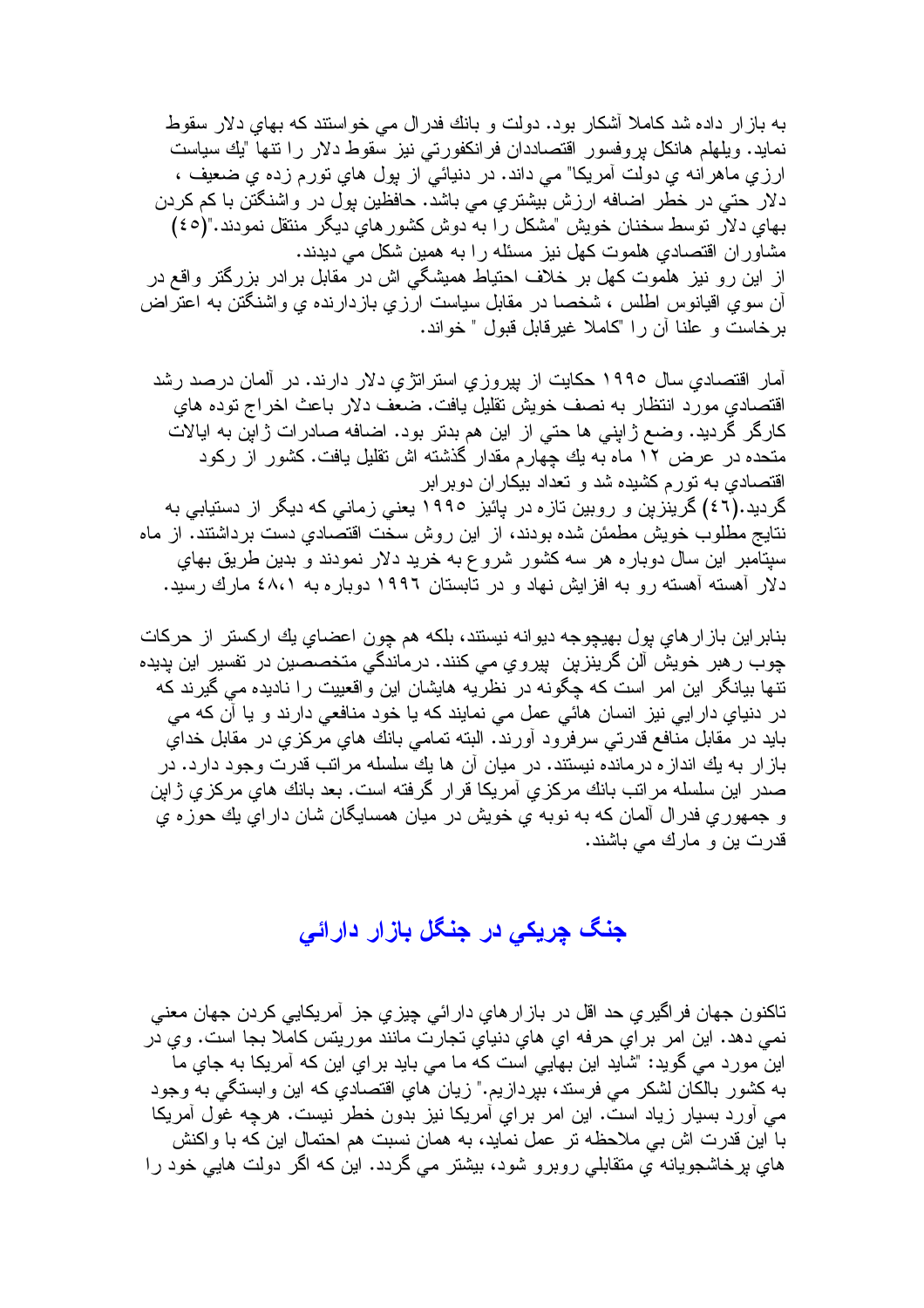مورد اجحاف احساس کنند چه انفاقی رخ خواهد داد را بك بار كشور در حال شكوفائی مالزیِ نشان داد. کشور مالزیِ نحت رهبریِ نخست وزیر بر سابقه اش ماهاتهیر محمد در کنار سنگاپور به یکی از موفق ترین کشورهایِ أسیائی تبدیل گردیده است. از این گذشته مهاتهیں به خود اجازه داد بدون انقطاع تکبر، فساد و نیات امیریالیستی غرب را مورد حمله قرار دهد. وي در سال ۱۹۹۸ خود و رقيبان اش را به ميدان نبرد بازار ارز كشانبد.

ابندا بانك مركزي كشور يعني بانك نگارا مي بايد ضرر هاي حساسي را تحمل مي نمود. سیاست بهره ی بالای دولت ریگان ارزش دلار را به شکلی افراطی بالا برده بود. آمریکائی ها در جلسه اي سري در هتل پلازاي نيويورك با بانك هاي مركزي ژاپن ، بريتانيا و ألمان فدرال به این توافق رسیدند که ارزش دلار را از طریق اقدامات مشترکی دوباره تقلیل دهند و بدین طریق باعث سقوط شدید ارزش دلار به مقدار سی درصد گردیدند. رهبر نگارا جعفر بن حسین یکی از همکاران گذشته ی موسسه ی نحقیقات اقتصادی "پرایس واتر هاوس " با ناراحتی دریافت که ذخیر ه های دلار مالزی بدون این که خطائی از وی سر زده باشد مقدار زیادی از ارزش خویش را از دست داده اند. وی در سخنرانی اش در دهلی نو هندوستان در اين مورد گفت:با بپيمان پلازا"مسئله به شكلي اساسي تغير يافته است."

از اين به بعد خود وي نيز قواعد بازي را زير پا نهاد. قواعدي كه مهمترين وظيفه ي هر بانك مركزي را حفظ ثبات بول مي دانند. جعفر ابن حسين با يشتيباني ماهاتهير اين قانون نانوشته را به عکس خویش بدل نموده و به یك جنگ چریكی مالی دامن زد. نگارا با برخورداري از تمامي مزاياي يك بانك مركزي ماننداعتبار نامحدود، برخورداري از اطلاعات دقيق و قدرتي كه به مثابه يك نهاد نظارت كنند دارد در مقابل بول هاي كشور هاي گ\_۷ با موفقيت به سفته بازي برداخت. كار مالزي ها با سرمايه هاي عظيم و نقريبا نامحدودشان بسیار راحت بود. أن ها غالبا چند صد میلیون از یك ارز را در أن واحد به یك دوجين از بانك هاي ألمان مي فروختند و باعث سقوط ناگهاني ارزش أن ارز مي گرديدند. در أنجا كه اين سقوط ارزش به حد كافي بود برنامه هاي \_ايست \_حركت " رايانه هاي باز ارهاي بورس به دلالان ارز توصيه فروش ارزهاي شان را مي كردند. نگارا قبل از اين که موج این فروش ارز فرو نشیند ارزهای فروخته شده ی خویش را دوباره می خرید و بدين طريق سودهاي سرشاري مي برد.

بور ش به بوند انگلیس در سال ۱۹۹۰ بخوبی ثبت گر دیده است. جنگاور ان باز ار مالی ماهاتهیر در عرض چند دقیقه یك میلیارد بوند وارد بازار نمودند و باعث گردیدند كه از ارزش بوند معادل ٤ سنت أمريكا كاسته شود. بانك هاي بريتانيا به اين امر اعتراض نمودند و براي آن كه بتوانند در آينده با چنين اقداماتي به مقابله ببردازند، سنديكايي نشكيل دادند. لیکن نگارا از بشتیبانی گسترده ی کشورهای دیگر برخوردار بود. نتها به موقع مطلع گردیدن از عملیات نگارا برایِ هر بانکیِ ارزش طلا را داشت. یکیِ از مدیران بانك فدرال آمریکا در این مورد می گوید: "اگر آن ها این کار را در یکی از بورس های متشکل جهان انجام داده بودند مقصرین به زندان رهسیار می گردیدند."

لیکن در باز ار بین المللی بانك های جهان فراگیر حكومتی وجود ندارد كه این كار را بكند. در عوض نگارا به دست نقلیدکنندگان خصوصبی گستاخ تر از خویش مغلوبگردید..هنگامی که سیستم بولی اروپا هنوزعمل می نمود جعفر ابن حسین شرایط بازار را نادرست تخمین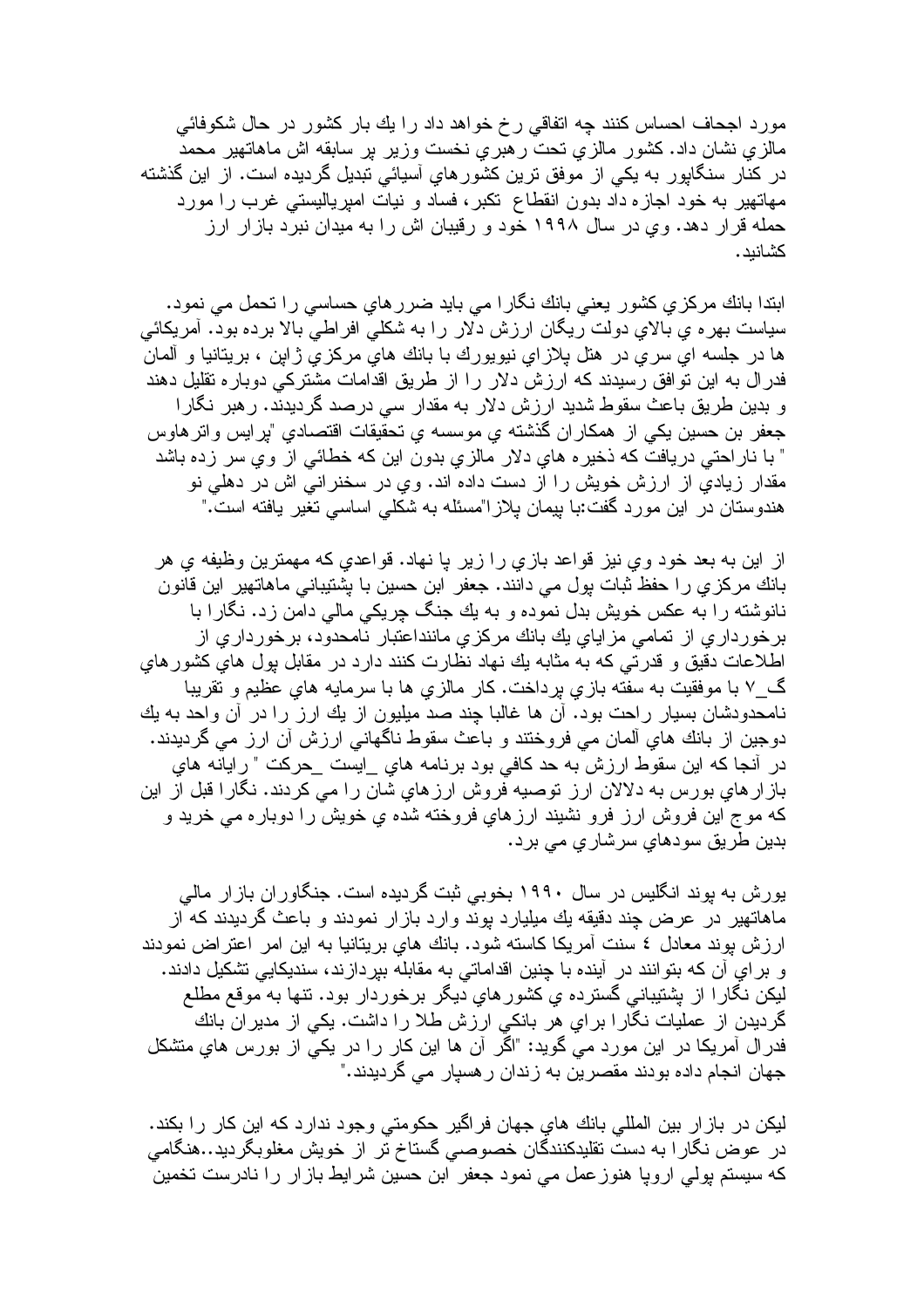زد. نگارا که از خروج ناگهانی انگلیسی ها از سیستم بولی اروپا غافلگیر شده بود، در سال هایِ ۱۹۹۲ و ۱۹۹۳ مجموعا شش میلیارد دلار زیان داد. جعفر می باید برایِ این بقول ر هبر ابوزیسیون " بزرگترین افتضاح مالی ناریخ مالزی " جوابگو می بود و شغل اش را بر سر اين كار گذاشت. از آن زمان به بعد جانشين وي از دست زدن به چنين ريسك هايي اجتناب مي ورزد.

سفته باز ان نگار ا نشان دادند که دنیای دار ایی رایانه ای شده تا چه حد در مقابل نتش هایی كه خود به وجود مي أورد، ضربه پذير مي باشد. در دوران رشد انفجارگونه ي بازارها ، کشوری چون مالزی برای بهم زدن ثبات سیستم جهانی بیشك كوچك می باشد. لیكن أنشفشان دلار مرتبا پول بيشتري وارد بازار مي كندو بدين وسيله مقدار دلاري راكه در خارج از بازار ایالات متحده در گردش است ، افزایش می دهد. امروزه بانك هایِ مركزیِ آسیا نقریبا نیمی از موجودی کل ارزهای قدرنمند جهان را در نصاحب دارند. ذخیره ی ارزی چین بیش از ۷۰ میلیارد دلار است. تایوان کوچك نیز حدودا همین مقدار ذخیره ی ارزی دارد. ذخیر ه های ارزی ژاین دو برابر این مقدار است. در سال ۱۹۹۰ نشریه ی اكونوميست اعلام خطر نمود كه "اين ارقام با درنظر گرفتن اختلاف نظرهاى رشد يابنده ميان أمريكا و شركاي نجاري أسيايي اش سوژه ي كافي براي نهيه ي يك فيلم هيجان انگيز اقتصاد*ي* عرضه مي كنند.(٤٨)

تا کنون این امر که دولت هایِ أسیایی با فروش مقدار عظیمی بول در کار دلار و از أن طریق در سیستم دار ایی جهان به خر ابکار ی بیردازند، بسیار بعید به نظر می رسد. هنوز این کشورها به بازار و به حمایت نظامی ایالات متحده وابسته اند. لیکن این وضع حتما نبايد براي هميشه چنين باشد. بويايي كشورهاي درحال نرقي آسيايي نناسب قوا را به سود آسیا تغییر می دهد. برعکس در آن سوی کره ی زمین یعنی در اروپا کوشش در راه خلاص شدن از برتر ی دلار به يك نمايش خشن بدون بايان خوش تبديل مي گردد. در این جا بزرگترین کشور های بازار مشترك یعنی ألمان و فرانسه به خاطر ایجاد یك بول مشترك اروپايي در حال جدالند. ليكن به قول هلموت كهل أن ها با اين "سنگ بزرگ" جنگ قدرتی را میان باز ار و دولت ها سبب شده اند که مدت ها اروپا درگیر آن خواهد بود.

### ماجراجویی اویرو : جنگ برسر اتحادیه ی یول

از تاریخ پازدهم دسامبر ۱۹۹۱ باید مطمئن بود که نام ماستریشت شهر کوچکی در هلنددر کتاب های تاریخ ثبت خواهد گردید. در شب این روز چهارشنبه روسای ۱۲ کشور عضو باز ار مشترك اروپا امضاى خود را بر زير قراردادى نهادند كه در دهه ى آينده بر مسير تاریخ اروپا به شکل نعیین کننده ای اثر خواهد نهاد. قرارداد ایجاد انحادیه ی اروپا و ایجاد يك پول واحد براي كشورهاي عضو اين اتحاديه. اتحاديه ي مزبور در دستگاه سياسي \_ اداري كشور هاي عضو تغيير چنداني نمي دهد. ليكن در عوض توافقاتي كه در مورد بول آينده ي اتحاديه شده است ، بيانگر رهبري مصممانه اي است كه در دمكراسي هاي مدرن به ندرت بپش مي آيد. اين قرارداد كه در اين ميان ديگر در نمامي كشور هاي عضو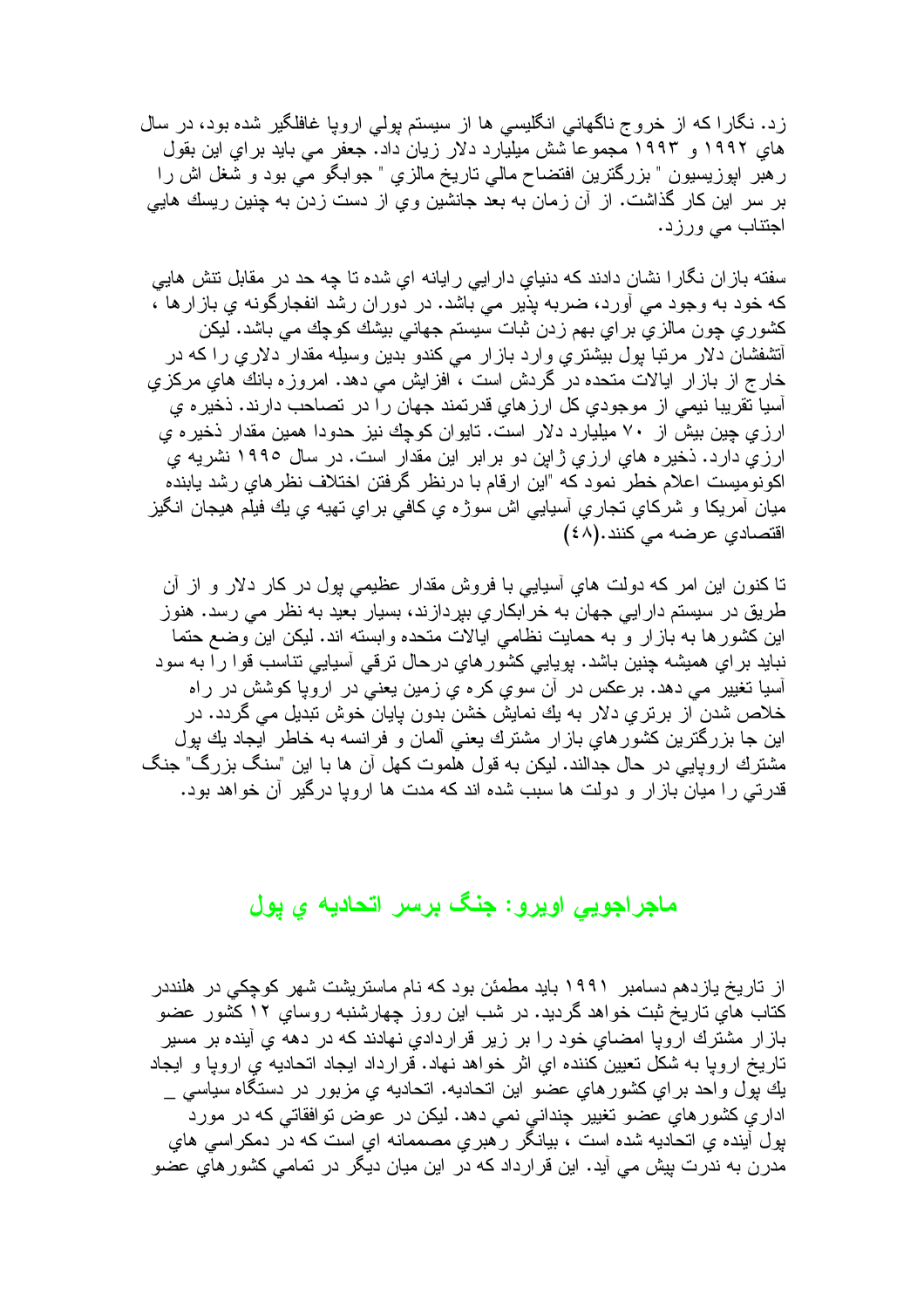به تصویب رسیده است چنین مقرر می دارد که با شروع سال ۱۹۹۹ غالب کشور های عضو اتحادیه بول هایِ خویش را با نرخ غیر قابل تغییریِ به هم بیوند دهند. دو سال بعد مي بايد پول هاي تمامي کشور هاي عضو به نفع پول واحدي به نام "اويرو" از بين بروند. از تاریخ اول ژانویه ی سال ۲۰۰۲ . اگر همه چیز طبق نقشه بیش برود. تمامی بس اندازها، در آمدها، برداخت ها و مالیات ها برحسب "ایرو" حساب خواهند گردید. ارزش "ایرو" بر ابر نرخی خواهد بود که از سال ۱۹۹۹ به عنوان نرخ تبدیل "ایرو" پرداخت می گر دد.

نتایج این اقدام را به سختی می توان نادیده گرفت. کشور های اتحادیه ی آینده ی اروپا بر بسیاریِ از مضرات چشمگیر ناشی از نکه نکه بودن شان از قبیل بهره هایِ اضافی ناشی از وجود بازارهاي كوچك و حق العمل هاي زياد بانك ها براي نبديل بول ها به يكديگر رها خواهند گشت. لیکن مهمترین دستاورد آن این خواهد بود که مجموعه ی تجارت میان کشورهای عضو از بند ریسك های ناشی از تغییر ناگهانی ارزش بول هر کشور رها خواهد گردید. اگر چه در مجموعه ی ِ بازار متحد تمامی قیمت ها مستقیما با هم قابل مقایسه خواهند بود، معذالك نمامی كشورهای عضو اتحادیه به بك ریسك بزرگ سیاسی دست مـي زنند و آن اين كـه آن ها ديگر فاقد يك بانك مركزي وابسته بـه خود خواهند بود ومبي بايد از اين أخرين نشان استقلال خويش به نفع بانك مركزي أينده ي اروپا صرفنظر نمابند.

این امر کشورهای عضو را به مقیاس بازهم بیشتری از آن چه تاکنون بوده است به یکدیگر منصل خواهد نمود. هیچکدام از آن ها دیگر قادر نخواهد بود در صورتی که صادرات اش نتوانست همیای کشورهای دیگر قدم بردارد، برای مقابله با این مشکل به نقلیل ارزش بول خویش دست بزند. کشور های عضو دیگر نخواهند توانست از زیر بار منطبق نمودن ننگاننگ سیاست هاي دارايي ، مالياتي و اجتماعي خويش شانه خالي نمايند. اگر برنامه ي اتحادیه ی بول اروپا واقعا جامه ی عمل به خود بیوشاند، به زودیِ بایه گذاریِ بِك اتحادیه ي واقعي سياسي كه قادر باشد به شيوه اي سريع ليكن دمكر انيك عمل نمايد ، ارزش حياتي خو اهد بافت.

لیکن در مقایسه با این مفهوم گسترده ، گفتگوی عمومی در مورد برنامه ی اروپای متحد بنج سال بعد از ناریخ عقد قرارداد در سطحی فروننانه در جریان است. اکنون به بك باره باز ار مشترك اروپا مي بايدمطمئن گردد كه ديگر "از خاك آلمان هرگز جنگي شروع نخواهد شد"(هلموت کهل). يا أن که باز ار مشترك مي بايد مسئوليت جلوگيري از " از هم پاشيدگي دوباره ی اروپا را به عهده گیرد. (دوگلاس هورست وزیر امور خارجه ی بریتانیا) . باز می باید آن گونه که دیتر اسپوری نامزد حزب سوسیال دمکرات در انتخابات سال ۱۹۹۲ اسْتان بادن ورنتبرگ مي گويد در مقابل انحاديه ي اروپا به عنوان " خطري براي بيکاران آلمان " استقامت نمود.

در تاریخ ۱۸ ژانویه ۱۹۹۲ در حالی که مه انبوهی از تبلیغات و اطلاعات نادرست بحث مربوط به اتحادیه ی اروپا را در میآن گرفته بود، جمله ی کوتاهی در شهر فرانکفورت بر زبان أورده شد و أن در جلسه ي گفتگوئي كه نهاد دارايي اروپا كه تشكيلات روابط عمومي بانك ها محسوب مي گردد با وزير دارايي فرانسه ژان آرتوس ترتيب داده بود و هر كسي كه نام و مقامى داشت به آن دعوت شده بود.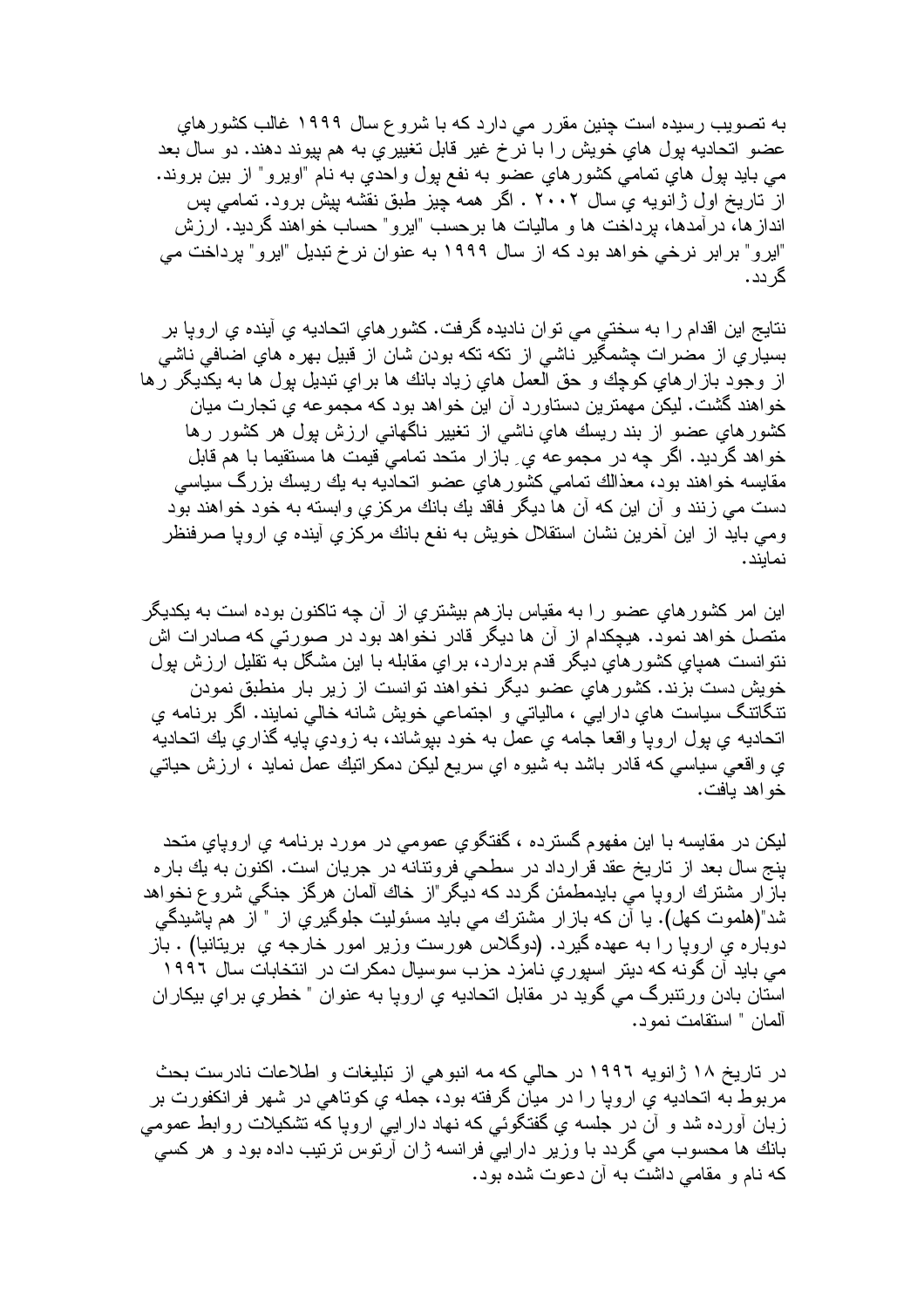أرتوس ابتداً جِند بیِشنهاد نکنیکی در مورد مرز موردنظر نرخ تبدیل ایرو و سناریوهای دوران گذار نمود. بعد در سخنرانی بدون پادداشت خود هدف واقعی اتحادیه ی اروپا را ترسيم كرد. طبق گفته هاي آرتوس اگر اهداف اتحاديه ي پولي اروپا تحقق يابند، اويرو می تواند با تکیه بر بزرگترین بازار داخلی جهان با بیش از ٤٠٠ میلیون شهروند به "بزرگترين بول ذخير ء ي جهان " تبديل گردد ." بریایه یِ این اصل اروپا قادر خواهد گردید همگام آمریکا شود. و انحادیه یِ اروپا از طریق هدایت نرخ های تبدیل ارز به یك "ابزار سیاست تجاری " دست خواهد یافت كه مهمتر از هرگونه گمرکی بر کالاهای وارداتی خواهد بود. (٤٩)

این سخنان آرنوس بر اي نمايندگان دار ايي بزرگ حاضر در جلسه ناگواربود. با وجود بحران دلار و سكنه ي قلبي سيسنم پولي اروپا، سرمايه گذاري دولتي مورد نظر أرنوس بر عليه بازي أز اد نيرو هاي باز ار ، در صحنه ي اقتصاد پولمي ألمان كفر محسوب مي گرديد. لیکن درست همین امر یعنی برقراری مجدد قدرت دولتی در مقابل باز ار های دار ایی هسته ي واقعي جنگ بر سر ايجاد انحاديه ي پولمي اروپا را تشكيل مي دهد. انحاديه ي پولمي اروپا آن گونه که سیاستمدار ان باریس به طور سربسته می گویند بایان "استبداد دلار" خواهد بو د.

اگر روزی این امر تحقق یابد بی شك اروپائیان برایش بهائی گران و دردناك برداخته اند. زیرا برای آن که بتوان بازار را به زانو درآورد می باید خود را قبلا از قید آن آزاد نمود. هدف اصلی ب اصطلاح مقیاس های ماستریش که نمایندکان بانك های فدرال كشور های عضو در طول مذاکرات شان در متن قرارداد دیکته کرده اند جز این نیست. آن گونه که مبی دانیم نتها کشور هایبی مبی نوانند وارد باشگاه انحادیه ی اروپا گردند که قروض دولتبی آن ها بیش از ۲۰ درصد ارزش تولید ملی سالیانه شان و کسری بودجه شان بیش از ۳ درصد تولید ناخالص ملّٰی شان نباشد. علاوہ بر این ارزش پول ہای ملّٰی کشورہای عضو می باید به مدت سه سال نسبت به نرخ مارك ألمان ثابت بماند.

ارقام مزبور بگونه ای اختیاری برگزیده شده اند و منحصر ا بر بایه ی حدسی که در طول مذاکر ات از شرایط اقتصادی سال ۱۹۹۹ آلمان زده شده است ، تعیین گشته اند. لیکن به باور محافظین بول آلمان نتها از این طریق می شد ناجران بول را متقاعد نمود که "اویرو" از همان اول به ثبات مارك خواهد بود و از اين رو حملات سفته بازان به آن سودي نخو اهد داشت.

به همان نسبتی که این طرح در نئوریِ قانع کننده است ، در عمل مقهور واقعییات گردیده است. چهار سال بعد از عقد این قرارداد برنامه یِ مزبور به دارویی نبدیل گردیده که زیان اش بیشتر از سودش می باشد. ابتدا فرانسه ناچار گردید از سال ۱۹۹٤ سیاست پولی آلمان را كيي نمايد. از اين تاريخ در فرانسه يك بانك مركزي مستقل تشكيل گرديد كه مدیرش ژان کلاود نریشت با دستی آهنین سیاست "فرانس فورت " را به اجرا در آورد. وام گیرندگان و سرمایه گذاران فرانسویِ می باید مدت چهار سال تمام تا ۳ درصد بیشتر از ألمانی ها بهره می پرداختند. و این نتها بدان خاطر بود که از نرخ تبدیل فرانك در مقابل موج دائما جدیدیِ از سفته بازیِ ها دفاع شود. تا آن که سرانجام در سال ۱۹۹۲ سطح نر خ سوَّد دو کشور همسان گردید. در عین حال نمام کشور های عضوَّ انحادیه ی اروپا شروَّع به از ميان بردن كسري بودجه ي خويش نمودند. در دوران هاي افزايش درآمدهاي دولت اين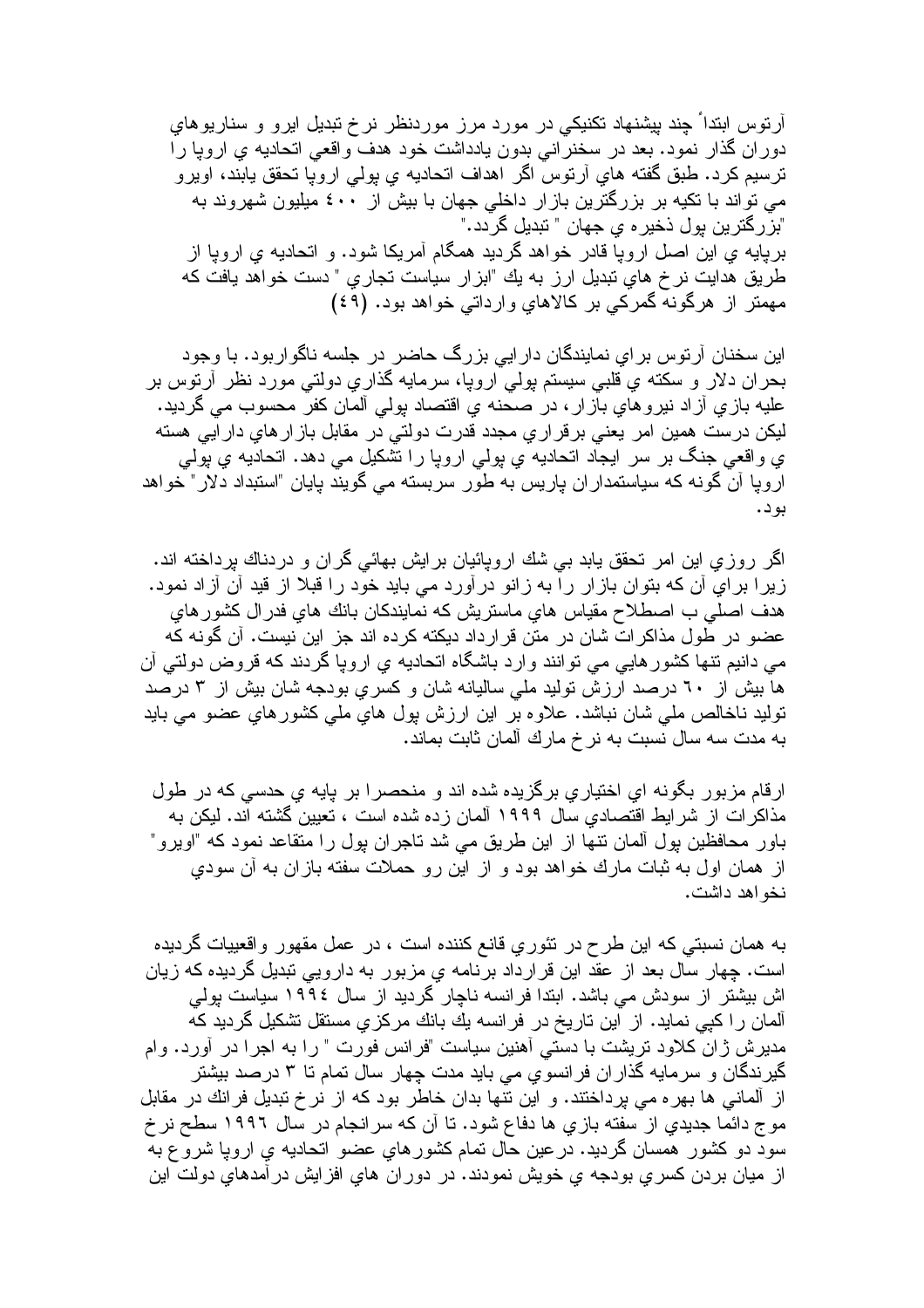امر درست می باشد، لیکن تمامی کشور های عضو از سال ۱۹۹۳ به استثنای زمان های کوناهی دچار رکود اقتصادی بوده اند . رکودی که در آمدهایِ مالیاتی دولت را به مقیاس چشم گير ي تقليل داد است. در سال ١٩٩٥ حتى آلمان هم نتوانست معيار هاي اتحاديه ي ار و یا ر ا بر اَو ر ده نماید.

از ِ آن زمان تا کنون سیاست صرفه جویی دولت در نقابل با هرگونه سیاست معقول اقتصادی می باشد. هنگامی که شرکت ها و کنسرن ها مبلبون ها انسان را ببکار می نمایند تا بدین وسیله مخارج خویش را نقلیل دهند، دولت به عنوان سرمایه گذار و کارفرما شدیدا مورد نیاز جامعه می باشد. از این رو با صرفه جویی های تشدید کننده ی بحران ، طرح اتحادیه ی اروپا در فرانسه به زیر علامت سئوال کشیده شده است. سندیکاهای فرانسه بعد از چند دهه برای اولین بار در بائیز ۱۹۹۲ متحدا اعتصابی یك ماهه را بر علیه سیاست های صرفه جوئی دولت برنامه ریزی نمودند. تحت تاثیر این موج اعتراضات حتی کارفرمایان فرانسوی نیز نظیر رئیس کارخانه ی بژو و یا رئیس جمهور بیشین فرانسه والری ژیسکاردستن که بهیچوجه طرفدار اتحادیه ی اروپا نمی باشد، خواهان تغیر معاهده ی ماشتر بشت گر دبدند. در آلمان نیز مقاو مت افز ایش بافت. هابنس فلاسبك بكی از مدیر ان انيستيتوي پژوهش هاي اقتصادي ألمان در اتفاق نظر با اكثريت كاركنان مئوسسه اش اعلام خطر نمود که نقلیل شدید مخارج دولتی به همان شکلی که تقلیل مخارج دولت در سال ۱۹۳۰ نوسط نخست وزیر آن زمان آلمان هاینریش برونینگ بحران جمهوری وایمار را به فاجعه تبديل نمود، تمامي اروپا را دچار بي ثباتي خواهد كرد.(٥٠)

بدین طریق در تابستان ۱۹۹۲ همه ي شواهد حاکي از اين بودند که تشکيل اتحاديه ي پولي اروپا به زمان های بهتری موکول خواهد گردید و یا آن که حداقل ۲ سال به تعویق خواهد افتاد. لیکن مدافعین اتحادیه ی ارویا و بیش از همه هلموت کهل که در رویای ایجاد اروپایی مشترك است دیگر امكان اتخاذ چنین تصمیمی را ندارند. زیرا تمام كسانی كه به خاطر منافع شخصي خويش از سال هاي پيش با ايجاد اتحاديه ي اروپا مبارزه مي كنند، هم چون كاست تجارسيتي لندن و وال استريت نيويورك فقط منتظر چنين اقدامي هستند. مثلا مايكل اسزو مدير بخش ارزي شعبه ي نيويورك بانك عظيم سوئيسي (او . بي. اس) بي پرده مخالفت اش را با ایجاد اتحادیه ی اروپا چنین بیان می کند: "این اتحادیه کار ما و شانس سود بردن مان را از بین می برد. قدر مسلم ما مخالف آن هستیم." موسسات بولی أنگلو ساکسونی و سوئیسی از تابستان ۱۹۹۰ کوشش دارند به طور برنامه ریزی شده ای سرمایه گذاران را مردد نمایند. آن ها گستاخانه از طریق نامه های تبلیغاتی و مصاحبه هایِ شان سرمايه گذاران را از خطر نتزل بهاي احتمالي اوراق بهادار مارك برحذر داشته و بسياري از سهام مشتريان شان را با وجود أن كه سود اوراق بهادار فرانك سوئيس تقريبا صفر مي باشد، به این اوراق نبدیل نموده اند. نتها این موسسات بولی آلمانی و فرانسوی هستند که از سقوط بیشتر ِ نرخ اور اق بھادار ِ این کشور ِها جلوگیر ِی مبی نمایند. آن ها از طرح "ایرو" بشتيباني مي كنند زيرا با يك بول واحد اروپايي بازار هاي به اصطلاح "پستو خانه اي " كه اکنون نقش قلمروي بانك هاي كوچك فراوان ديگر كشورهاي اروپايي را بازي مي كنند، از بين خو اهند ر فت.

در این جنگ قدرت مخالفین "ایرو" می توانند از پشتیبانی افراد بانفوذی برخوردار باشند. به عنوان مثال در لندن دولت و "سيتبي " يعني مركز بانك هاي لندن واقع در خيابان لومبارد جبهه ي واحدي را تشكيل داده اند. وزرا و كارمندان بريتانيايي از أنجائي كه از روي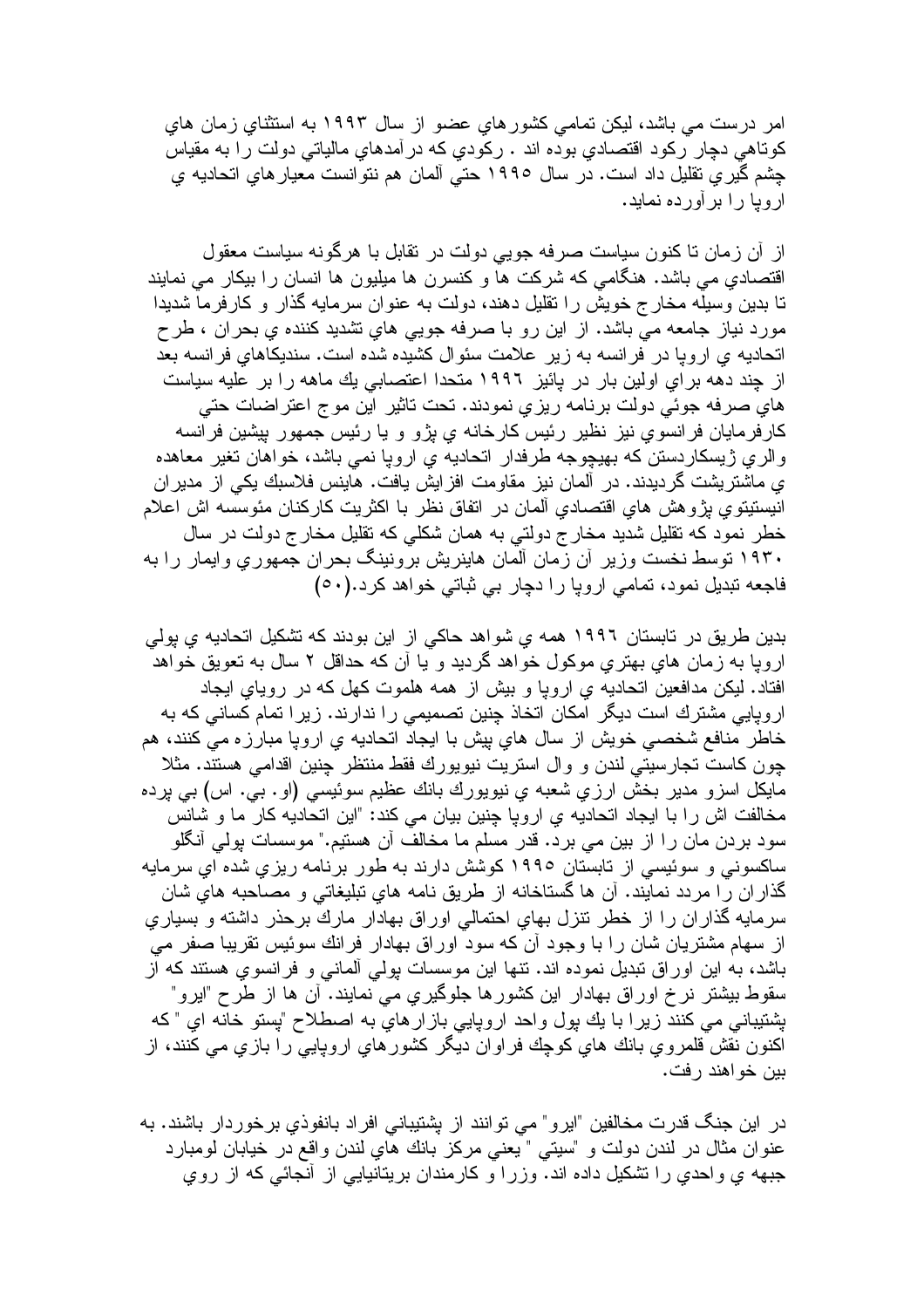بدیهییت سنتی شان مایل به عضویت در اتحادیه ی اروپا نیستند\_ لیکن در عین حال نمی خواهند بکنار گذاشته شوند\_ در بشت صحنه به هر کاریِ دست خواهند زد تا طرح اتحادیه ی اروپا را با شکست روبرو نمایند. یکی از سیاستمداران عالیرنبه ی امور بولی المان که مایل نیست نام اش فاش شود می گوید: "یکی از عوامل مهم تاثیرگذار بر فضای بازار الكترونيكي بشتيباني تيت ماير رئيس بانك فدرال ألمان از مخالفين ايجاد اتحاديه ي اروپا است." علت این مخالفت آن است که وی مرکز مذهب بول گرای خویش یعنی بانك مرکزی مستقل آلمان را در خطر می بیند. وی در ماه مارس ۱۹۹۲ در یك سیمپوزیون اروپایی وزارت امور خارجه ي ألمان به دنياي دارايي اطمينان داد كه اتحاديه ي ارويا "از لحاظ اقتصادي مطلقا ضروري نيست."

سیاست اتحادیه یِ اروپا به خاطر ترکیب بولی مستعد بیماریِ اش که دائما در معرض این خطر است که در اثر فشار سفته بازي به اين يا أن طرف ظغيان کند، نه مي تواند به جلو برود و نه به عقب. هاینس پورگن کوبنیك عضو شورای رهبری بانك فدرال ألمان اعلام خطر می کند که هر تغییریِ در نقشه یِ ماستریشت "توسط بازارها با بی رحمی مجازات خواهد گردید." (٥١) روزنامه ی فرانکفورنر آلگماینه در ژانویه ی ١٩٩٦ در این مورد نوشت: "از قرار معلوم شرکت های بزرگ سرمایه گذاری در کمین آن اند که در اولین فرصت با به عقب انداختن تشكيل اتحاديه ي ارويا مصممانه بهره برداري نمايند." باول هامر كارشناس بازار سرمايه ي لندن بانك باريسباس مي گويد: جِگونگي انجام اين عمل "كاملا ساده " است. اگر بول واحد اروپا به نعويق افتد "طرح ب به مرحله ي اجراً در مي أيد يعني خريد مارك ألمان ". بدين گونه الزامات اقتصادي يعني موكول نمودن صرفه جويبي درّ مخارج دولتي به بعد از نشكيل اتحاديه ي پول ، توسط دستگاه الکترونیکی دنیای دار ایی به عکس خود بدل خواهد گردید. هامر حدس می زند که در جنین حالتی ار زش دلار جیزی در حدود ۳۰،۱ مارك خواهد گردید. و بدین ترتیب آلمان به مثابه لكومونيو اقتصاد ارويا يك بار ديگر با بالا رفتن ارزش بول اش كه باز هم يك مبلبون محل کار را از بين خواهد بر د، مجاز ات خواهد گر دبد.

بدين ترتيب براي كهل و همتاي اش ژاك شيراك راهي به جز اين باقي نمانده است كه سرسختانه بر روي نقشه ي اتحاديه ي اروپاي شان پافشاري نمايند. از اين رو نيز ان ها اعلام نمودند هر كس كه مي خواهد از سال ١٩٩٩ جزو انحاديه ي پولي اروپا باشد، مي باید طبق قرارداد تا بهار ۱۹۹۸ تصمیم خود را بگیرد و همه چیز طبق نقشه به پیش خواهد رفت. چنین قول و قرار هایی که از نیمه یِ دوم سال ۱۹۹۶ تقریبا به طور هفتگی از بن و بروکسل و پاریس داده می شوند بیشك چیزی جز صدای سوت زدن انسانی كه غرق در و هم در جنگل تاریکی قدم بر می دارد نمی باشند. هر چه زمان أغاز کار اتحادیه نزدیك نر می شود، به همان نسبت هم آشکارنر می گردد که به غیر از لوکز امبورگ هیچکدام از کشور های اتحادیه ی اروپا قادر نخو اهند بود شروط لازم را بر آورده نمایند. اگر طراحان اتحادیه ی اروپا بخواهند با تمام این تفاسیر از سال ۱۹۹۹ نرخ تبدیل بول های کشورهای عضو را ثابت نمایند، تراژدیِ سیستم پولی سال ۱۹۹۲ اروپا با ابعاد گسترده تریِ تکرار خواهد گردید. یکی از بانکداران فرانکفورتی بیش بینی می کند که " نقش آفرینان بازار درجه ي استحكام َّاين مصوبه را آزمايش خواهند نمود." نَشريه ي اكونوميست در فوريه ي ۱۹۹۲ به طور سربسته نوشت:" اگر تعدادي كافي از كساني كه به اندازه ي كافي پول دارند معتقد باشند که اتحادیه ی اروپا شکست خواهد خورد، این عقیده مطمئنا درست از آب در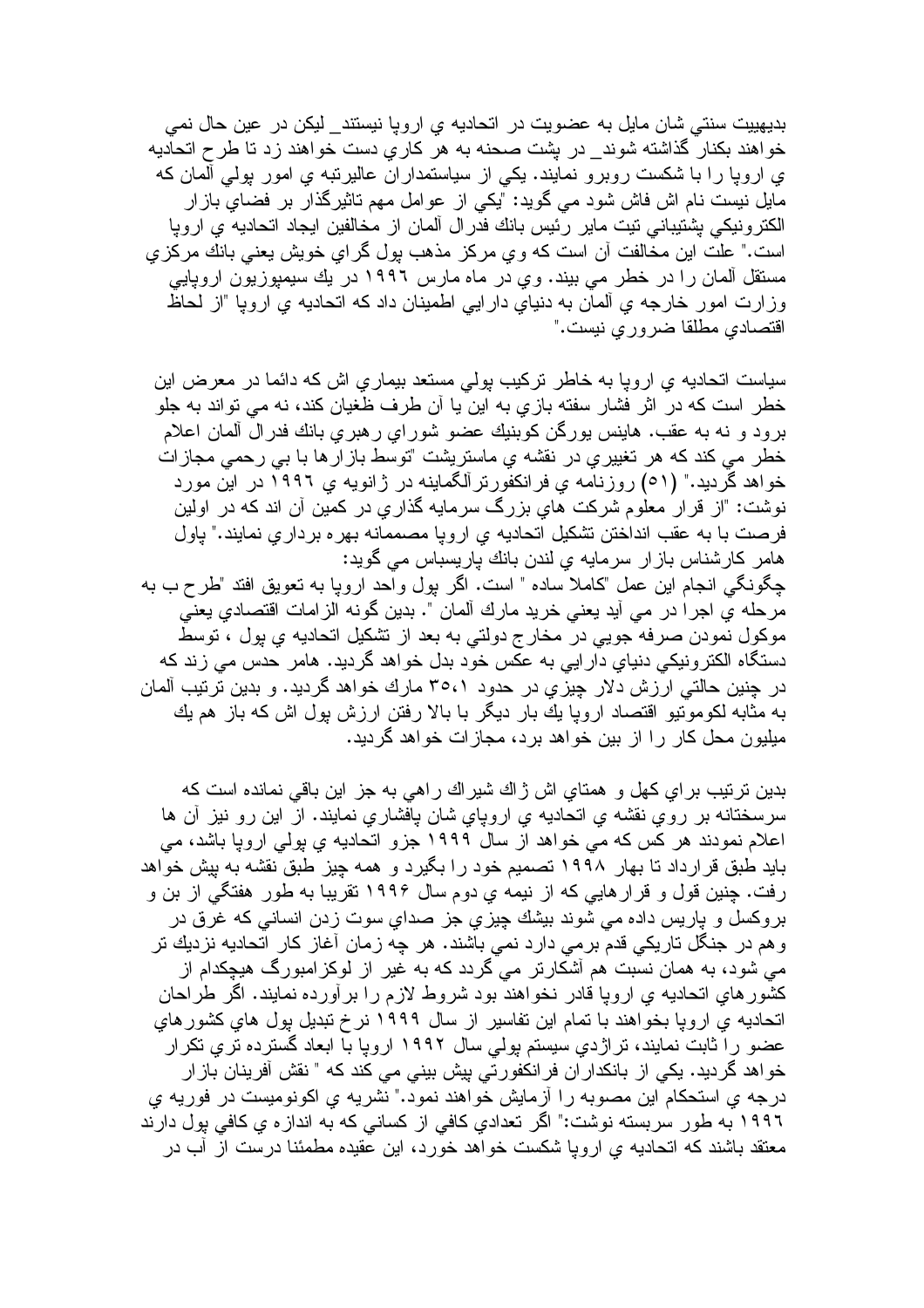خواهد أمد. زيرا بيش بيني أن ها به خودي خود از طريق اعمال شان تحقق خواهد يافت."  $(0 7)$ 

#### ماليات بستن به اصل هدايت اقتصاد توسط دولت كمك مي كند: ماليات تويين

کشورهایِ اتحادیه یِ ارویا در مقابله با تجار ارز و مشتریِ هایِ أن ها در شرکت های سرمايه گذاري با چشم باز دست به يك ريسك نابودكننده مي زنند. ريسكي كه يك بازي غير مسئو لانه ي با أنش است. اگر طرح انحاديه ي بولمي اروپا به شكست بيانجامد، اين ننها اقتصاد اروپا نیست که بازنده خواهد بود. بلکه برنامه یِ جا انداختن اروپایِ مشترك نیز براي مدت نامعلومي بي اعتبار خواهد گرديد و كشورهاي اين قاره ي كهن آن چه را كه در عصر جهان فراگیری به آن نیاز مبرم خواهند داشت ، یعنی قدرت عمل مشترك شان را از دست خواهند داد. در این راه بی اعتنایی سیاستمداران مسئول و کنترل کنندگان آن ها در مجالس ملی مسیر حرکت به سوی بن بست اروپایی را مشخص می نمایند. یعنی درماندگی آن ها در مُقابل باز ار دار ایی امری خود برگزیده است و بهیچوجه به آن ها تحمیل نگشته ً است. زیرا بدون آن که نیازیِ به عقب برگرداندن عقربه یِ زمان و بازگشت به سیستمی بولي نظير سيستم "برينون وودز" باشد نيز مي نوان نيروي ويرانگر ارنش بازار مالي الکترونیکی را مهار نمود.

چنين برنامه اي را اقتصاددان أمريكايي و برنده ي جايزه ي نوبل جيمز توبين در سال هاي دهه ي هفتاد عرضه نمود. توبين استدلال مي كرد كه جريان سرمايه ي نامنظم با تغيير جهت هایِ ناگهانی و نرخ سود أشفته اش به اقتصاد تولیدیِ لطمه می زند. از این رو نیز وي توصيه مي كند كه " بايدكمي شن ميان چر خ دنده هاي گيربوكس باز ار هاي بين المللي بیش از حد کارآمدمان بریزیم." و برای هر نوع نقل و مکان ارزی بك درصد مالیات مقرر نمائيم." (٥٣) اين مقدار ماليات به نظر كم مي رسد، ليكن ناثيري مهم خواهد داشت. اولين تاثیرش این است که معاملات ناشی از نفاوت نرخ سود میان باز ارها و کشورهای مختلف فقط در موارد استثنایی مقرون به صرفه خواهند بود.

زیرا مثلا برای این که مارك کم بهره را به اوراق بهادار بر بهره ی دلار تبدیل نمود، سرمایه گذار می باید بیشابیش این اصل را در نظر بگیرد که دو درصد سودش را می باید مالیات ببر داز د. زیر ا که دو بار بول اش ر ا عوض می کند. در سرمایه گذاری های سه ماهه اي كه امروزه مرسوم مي باشند (نوسط سفته هايّ سه ماهه) زمانـي بك معامله سودأور خواهد بود كه تفاوت بهر ه ي ساليانه ي مارك نسبت به دلار حداقل ٨ درصد باشد. امر ي که امکان اش کم است. اگر ً هم بك سرمایه گذار بخواهد سرمایه اش را به طور در از مدت تر به کار اندازد، اگر چه سودش بیشتر خواهد بود لیکن از آن جا که ممکن است در این مدت نفاوت بهره ي مارك به دلار كم گرديده و از اين طريق ارزش سرمايه اش نقصان بابد، در جه ی ر بسك اش نیز به همان نسبت افز و ده مے گر دد.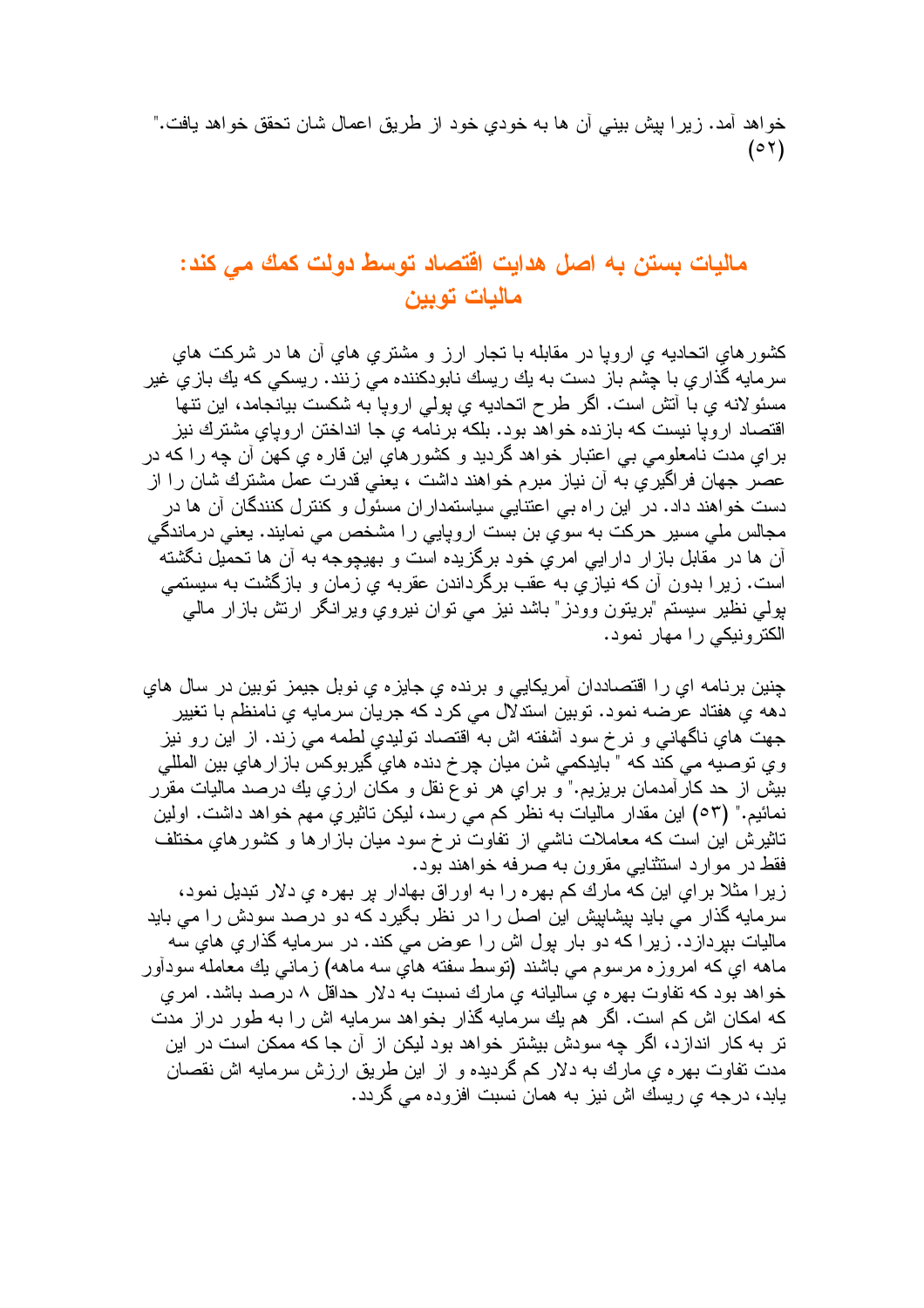مزیت این سیستم بر ای اقتصاد واقعی کاملا روشن است. در این سیستم بانك های مركزی قادرند فورا مستقل از بك ديگر سطح بهره ي بازارهاي ملي شان را به مقتضاي موقعيت اقتصادیِ شان نغییر دهند. در چنین حالتی مثلا اگر روند اقتصادیِ در آمریکا در حال رونق باشد، اروپائيان درگير رکود اقتصادي مي توانند پول شان را حتي تا ۸ درصد ارزان تر از بانك فدر ال أمريكا عرضه نمايند.

روشن است که مالیاتی که به نام مبتکرش " مالیات نوبین " نامیده می شود چنین اجاز ه ای را به دولت ها نمی دهد که ارزش بول های خویش را به میل خود نعین نمایند. اصولا این عمل به صلاح أن ها نيز نخواهد بود. زماني كه كشورهاي مختلف رشد اقتصادي متفاوتي دارند، مي بايد نر خ بر ابر ي پول هاي شان نيز متفاوت باشد. معذالك در آمدهاي سفته باز ان شديدا نقليل خواهد يافت و نغيير ارزش پول ها بيشتر نابع ارزش و نوان پايه هاي اقتصادي خواهد بود كه اين پول ها بر أن منكي مي باشند. در عين حال بانك هاي مركزي دوباره قادر خواهند بود وظیفه ی تاریخی خویش را اجرا نموده و ارزش بول های شان را ثابت نگاه دارند. خریدهایِ خارجی – از مالیات آزاد– دوباره وزنه یِ خویش را به دست می آورند. زیرا در چنین سیستمی سرمایه ی سیال به مراتب کمتری در جریان است.

یکی دیگر از مزایای مالیات نوبین بر نجارت بول درآمدهای مالیاتی ناشی از آن است. طبق تخمین کارشناسان مالیات حاصل از این سیستم در سطح جهان –حتی اگر حجم کل معاملات بول به دوسوم مقدار کنونبی اش تقلیل پابد– رقمی بر ابر ۱۰۰ تا ۷۰۰ میلیارد دلار خواهد بود. (٥٤) این مقدار مالیات نه نتها کمکی به بودجه های نحت فشار دولت ها است ، بلکه آن گونه که بروفسور بورگ هوف اشمیت می نویسد : " مالیاتی بدون وال استریت و نه مالیاتی بدون ماین استریت (کنایه از مرکز قدرت یك کشور) خواهد بود".(٥٥) بدین وسیله حداقل بخشی از خسارات ناشی از فرار سازمان یافته یِ مالیات های بازار دارایی دوبار ه جبر ان خواهد گردید. از این جهت سال ها است که از دید علمی و سیاسی هیچ دلیلی جدي در نقابل با طرح نوبين وجود ندارد. حتي هانس هلموت كونس رئيس بخش اقتصاد صندوق هاي پس انداز آلمان معتقد است كه طرح نوبين "از لحاظ نظري بي نقص است." معذالك اين طرح ساده يك عيب دارد و آن اين است كه تجار يول بـا آن مو افق نيستند. كونس مي گويد:"نيويورك و لندن هميشه جلوي اين طرح را خواهند گرفت."(٥٦) اما اگر فقط يك منطقه ي دار ايي بزرگ از برداخت ماليات معاف گردد، تمامي تجار بول فعاليت هاي خود را در اين منطقه متمركز مي كنند. حتي اگر كشورهاي گ7 مستقيماً ماليات توبين را وضع نمایند، بازار بول می نواند معاملات اش را به شعبه های خویش در بهشت های مالیاتی واقع درجزایر کایمن نا سنگاپور منتقل نماید و از زیر بار مالیاتی که می باید نقش نرمزيّ برآي معاملات اش را داشته باشد شانه خالي نمايد. يكي از كارشناسان اقتصادي دويچه بانك با خوشحالي بيش بيني مي كند كه ماليات بر تجارت بول از قبل "محكوم به شکست "است. یکی از همتایان آمریکایی وی تهدید می کند که اگر دولت در معاملات آن ها دخالت نماید"ما مركز كارمان را به روّي كشتى هاییّ كه در وسط اقیانوس ها شناور خواهند بود، منتقل می نمائیم."(٥٨)

تاکنون تمامی دولت ها به این منطق گردن نهاده اند. دو لایحه در این مورد در کنگره ی آمريکا رد گرديده است. حتى وزارت دارايي آلما*ن ک*ه کسري بودجه اي چند ميليارد دلاري دارد نيز در مقابل تهديدهاي نجار پول مبني بر خروج سرمايه هاي شان بدون هرگونه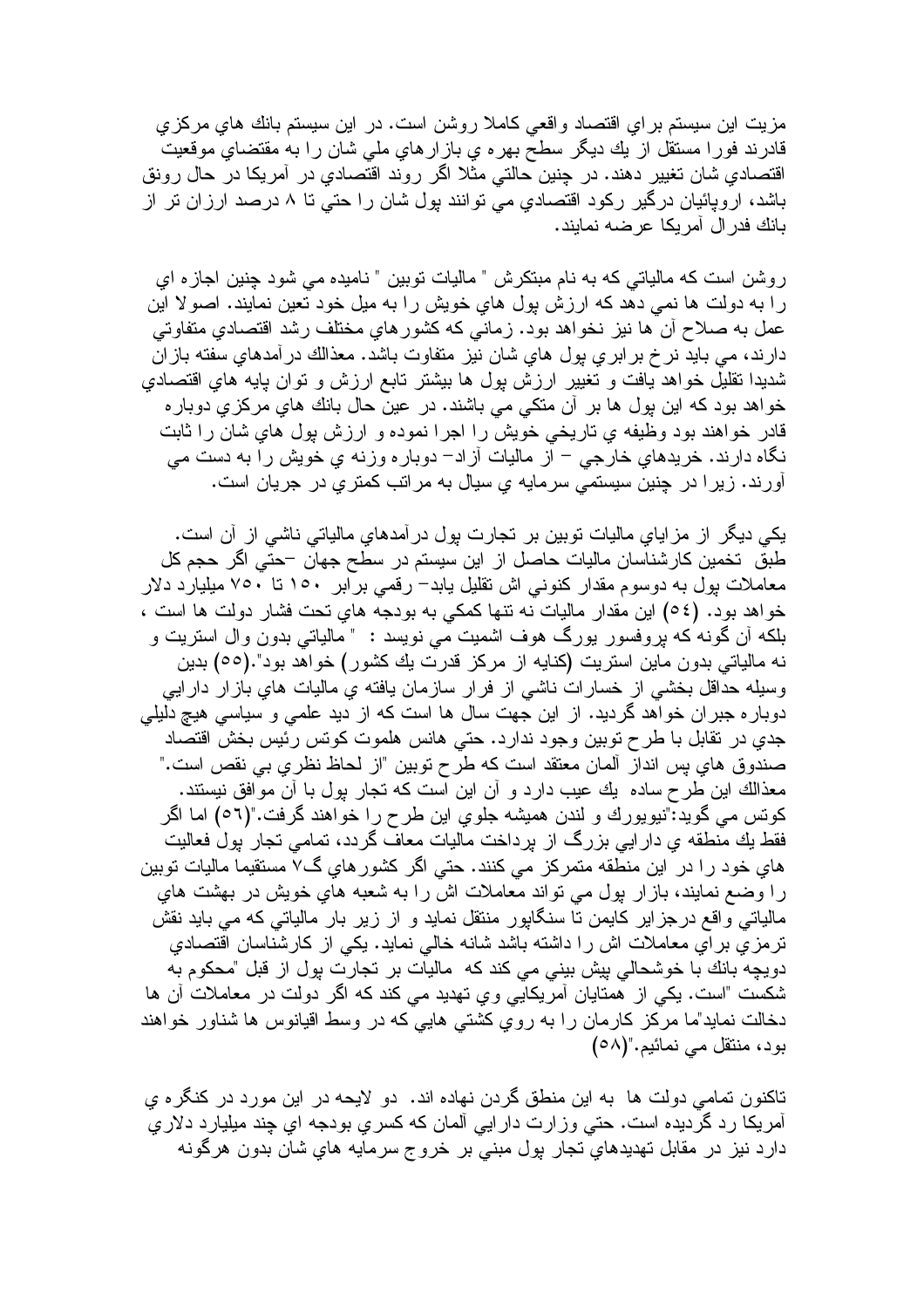شکو ه ای تسلیم گر دیده است. پور گن اشتار ك سخنگو ی دولت این خود دار ی ِ دولت در مقابل سفته بازان را چنین توجیه می کند:"امروزه بیشنهاد توبین دیگر قابل اجرا نیست. این بیشنهاد نتها زمانی ممکن خواهد بود که تمامی ۱۹۰ کشور جهان آن را اجرا نمایند."(0۹) هوف اشمیت از این مسئله چنین نتیجه می گیرد که یك چنین بیشنهاد معقولی "جهت محدود نمودن زيان هاي اقتصادي ناشي ازبي نظمي بازار هاي ارز نه به دليل ناممكن بودن نكنيكي اش ، بلکه نتها بدین دلیل که بر خلاف منافع بانك ها می باشد، رد می گردد."

لیکن نا زمانی که کشورها به خاطر حفظ اشتغال و سرمایه با یك دیگر مقابله می كنند دهنه زدن بر صنعت لجام گسیخته ی دار ایی با چنین مالیاتی نیز غیر ممکن خو اهد بود. با این وجود نك نك كشور ها به ويژه كشور هاي اتحاديه ي اروپا نبايد دست روي دست بگذارند. طبق طرح جدیدی که توبین در تابستان ۱۹۹۰ ارائه داده است ، هر کشوریِ می تواند به ننھایی وارد عمل گردد. طبق این طرح أن ہا می باید بك قدم بیش نر روند و براي برداخت بول به موسسات مالي خارجي و هم جنين شعبات خارجي بانك هاي خودشان نیز مالیاتی طلب نمایند. کسی نخواهد توانست از زیر بار چنین مالیاتی شانه خالی نماید. زیرا هر کس که بخواهد مثلا بر علیه فرانك فرانسه به سفته بازی بیردازد، می باید ابتدا فرانك تهيه نمايد. حتى اگر بخواهد فرانك مورد نيازش را از بانك هاي نيويورك و يا سنگاپور هم تهیه نماید، بانك هایِ مزبور می باید در نهایت فرانك مورد نیازشان را از بانك هاي فرانسه تامين كنند. بانك هائي كه به نوبه ي خويش مي بايد براي پرداخت فرانك به بانك هاي خار ج از كشور ماليات ببړدازند.

چنین مالیاتی سفته بازیِ هایِ نامطلوب را در سرچشمه هایِ شان هدف قرار می دهد. بدین وسيله از راه هاي غير مستقيم بخشى از قوانين ليبراليزه كردن مراودات سرمايه درعمل دوبار ه ملغی می گردند. روشن است که با وضع این مالیات نجارت و اقتصاد واقعی زیانی نمي بيند، زيرا براي سرمايه گذاري هاي خارجي در كارخانجات صنعتي و يا تجارت كالا این مالیات وزنه ی بسیار ناچیزی خواهد داشت. لیکن برای سفته بازان معاملات چند ميليارد دلاري كه از تغيير نرخ هاي چندصدم درصد پول ها و سهام سود مي برند، بار سنگينے خواهد بود.

طنز مسئله در این است که قرارداد ماستریشت اتحادیه ی اروپا بر ضرورت کنترل مر اودات سرمایه ناکید نموده است. اما بانك دار ان و معتقدان به آز ادی باز ار و اقتصاددانان نو ليبر ال چنين سياستي را جادويي خطرناك مي دانند. آن ها تا كنون موفق گرديده اند در راه نامین منافع سرمایه از بِشتیبانی اغلب مدیران بخش اقتصادیِ وسایل ارتباط جمعی بزرگ برخوردار باشند. بعنوان مثال روزنامه ی فرانکفورنر آلگماینه می نویسد"طرح نوبین منجر به "ایجاد یك سیستم جهانی كنترل دولتی اروپایی می گردد."(٦١)

لیکن تعداد منتقدین باز ار پول بی کنترل در حال افز ایش است. حتی در میان زبدگان سیاسی. سیاستمدار ان جدی از وزیر دار ایی کانادا تا همتایان ژاپنی و فرانسوی اش تا روساي بانك هاي مركزي أسياي جنوب شرقي و هلند سال هاست كه درمورد اين كه چگونه می توان بر باز ارهای دار ایی دوباره دهنه زد، بیشنهاداتی می نمایند. از میان آن ها ژاك دلورز رئيس گذشته ي كميسيون بازار مشترك ارويا تا كنون از همه بيش تر رفته است. وی بعد از از هم پاشیدگی سیستم بولی اروپا در تابستان ۱۹۹۳ خواهان آن گردید که بارلمان اروپایی اشتر اسبورگ "تصمیماتی در مورد محدودیت مراودات سفته بازانه ی